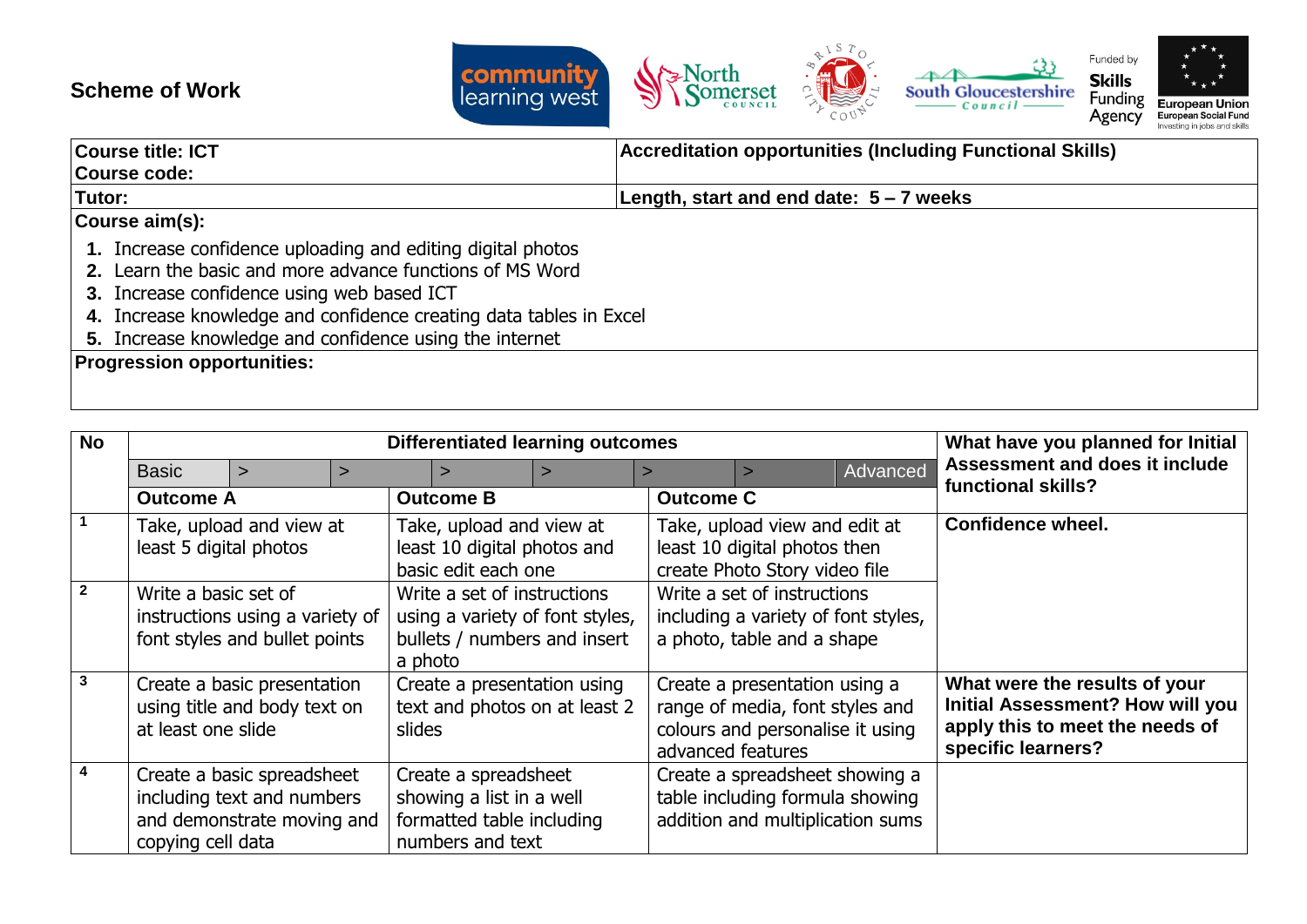| Demonstrate a range of                     | Demonstrate the use of        | Demonstrate browser and        |  |
|--------------------------------------------|-------------------------------|--------------------------------|--|
| search tips for using search               | search tool tips, set up an   | search engine techniques,      |  |
|                                            |                               |                                |  |
| engines, recall how to deal                | online account, upload files  | upload to cloud, recall scams, |  |
| with scams and malware                     | and recall dealing with scams | malware and online shopping    |  |
|                                            | and malware                   | techniques                     |  |
| Outcomes for children (if family learning) |                               |                                |  |
|                                            |                               |                                |  |
|                                            |                               |                                |  |
|                                            |                               |                                |  |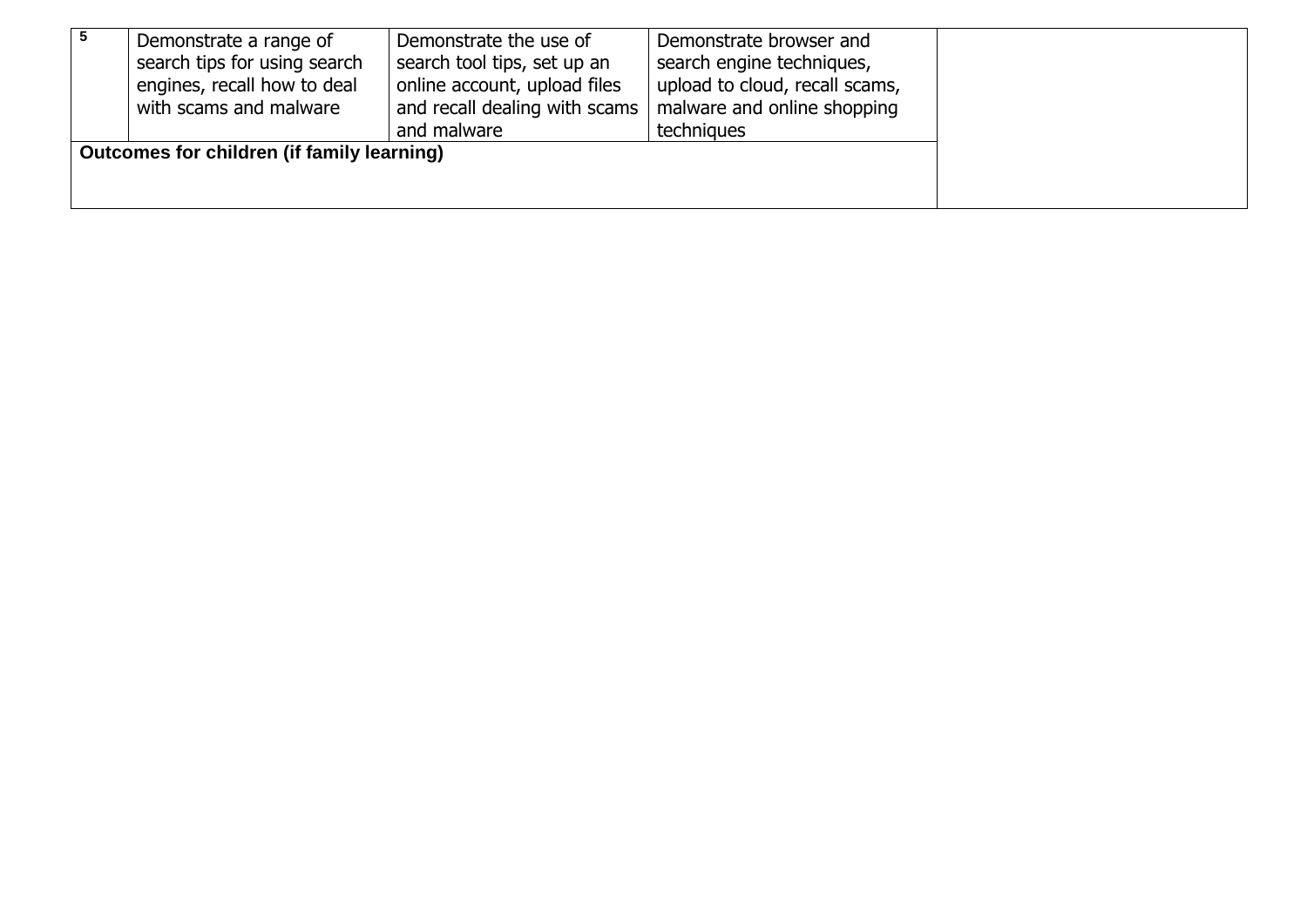| <b>Date</b>    | Learning | <b>Assessment / learning checks</b> | Notes - including teaching methods / learner | <b>Good practice checklist</b> |
|----------------|----------|-------------------------------------|----------------------------------------------|--------------------------------|
|                | outcomes |                                     | activities and resources, opportunities for  |                                |
|                | number   |                                     | functional Skills development                | Have you planned:              |
| $\mathbf{1}$   |          | Learner input                       | <b>Digital Photos</b>                        |                                |
|                |          | <b>Tutor led</b>                    | Introduction to session outcomes             | $\Box$ Assessment/checking     |
|                |          | Learner input, discussion           | Overview                                     | with learners of               |
|                |          | Paperwork completed                 | How we use ICT                               | <b>Functional Skills</b>       |
|                |          | Tutor observation of learners'      | Initial assessment                           | English, Maths, IT as          |
|                |          | ability to use camera functions     | Digital cameras - intro / tutorial           | appropriate                    |
|                |          | Tutor observation and photos        | Taking photos                                | $\Box$ Differentiation         |
|                |          | taken.                              | Uploading photos                             | $\Box$ Embedded FS learning    |
|                |          | Tutor to circulate and support      | Editing photos                               | opportunities?                 |
|                |          | Tutor observation circulating and   | Importing photos                             | $\Box$ Methods/format for      |
|                |          | photos taken and saved              | Photo Story slideshow                        | regular recording              |
|                |          | Tutor observations and              | Sharing                                      | progress and                   |
|                |          | documents saved with imported       | Reflection on learning                       | achievement with               |
|                |          | photos                              | Evaluation of session.                       | learners?                      |
|                |          | Photo Story files created.          | Learners record own progress.                | Timely reviews and<br>$\Box$   |
|                |          | ILPs completed                      |                                              | recording of learning          |
| $\overline{c}$ |          | <b>Tutor led</b>                    | <b>MS Word</b>                               | and progress                   |
|                |          | <b>Discussion</b>                   | Introduction to session outcomes             | $\Box$ Embedded equality and   |
|                |          | Tutor observation                   | <b>Baseline</b>                              | diversity?                     |
|                |          | Tutor observations and support -    | Familiarisation                              | Enhancement of<br>$\Box$       |
|                |          | rotate between learners             | <b>Basic tutorial</b>                        | learning by using digital      |
|                |          | <b>Tutor observations</b>           | Inserting objects                            | technologies?                  |
|                |          | Written work                        | Task                                         | $\Box$ Attention to health and |
|                |          |                                     | Reflection on learning                       | safety?                        |
|                |          |                                     | Evaluation of session.                       | $\Box$ Ensuring learners feel  |
|                |          |                                     | Learners record own progress.                | safe and able to raise         |
| $\mathbf{3}$   |          | <b>Tutor led</b>                    | <b>Prezi Presentation</b>                    | issues and concerns?           |
|                |          | <b>Discussion</b>                   | Introduction to session outcomes.            | $\Box$ Timely and sufficient   |
|                |          | Tutor observation                   | Setting the scene                            | opportunities to raise         |
|                |          | Work completed – presentation       | Setup                                        | aspiration and reflect on      |
|                |          | saved                               | Familiarisation                              | progression                    |
|                |          | <b>ILPs</b>                         | <b>Basic tutorial</b>                        | opportunities?                 |
|                |          |                                     | Advanced feature                             |                                |
|                |          |                                     | Task<br>Reflection on learning               |                                |
|                |          |                                     | Evaluation of session.                       |                                |
|                |          |                                     |                                              |                                |
|                |          |                                     | Learners record own progress.                |                                |